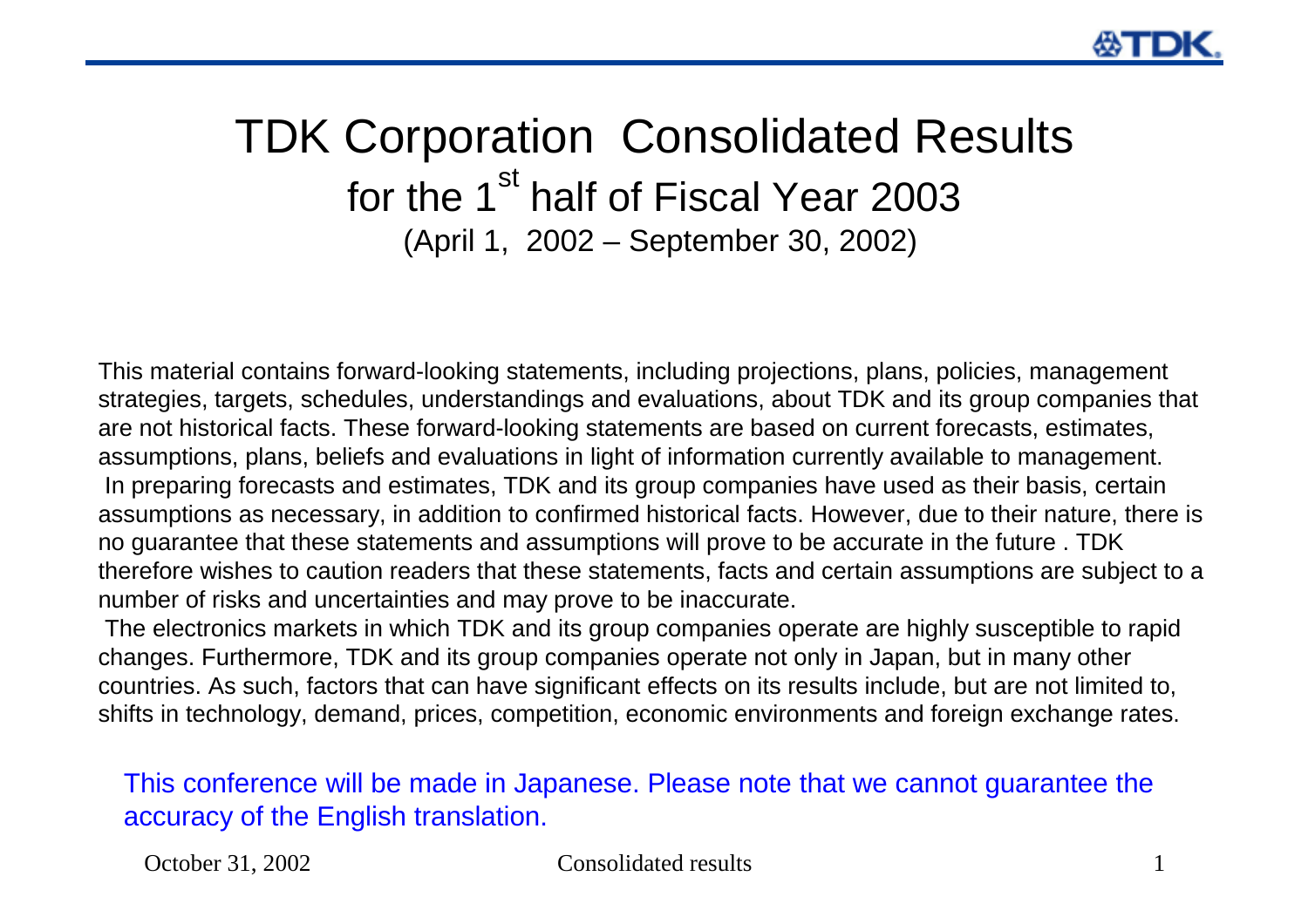## Consolidated Results for the 1st half of FY2003

| (Unit:Yen millions)                  | 1H of FY02 | 1H of FY03 | Change   | Change (%) |
|--------------------------------------|------------|------------|----------|------------|
| <b>Net sales</b>                     | 270,786    | 296,380    | 25,594   | 9.5%       |
| Cost of sales                        | 213,309    | 223,738    | 10,429   | 4.9%       |
| SG & A expenses                      | 60,288     | 59,196     | $-1,092$ | $-1.8%$    |
| <b>Restructuring cost</b>            |            | 3,427      | 3,427    |            |
| Operating income (loss)              | $-2,811$   | 10,019     | 12,830   |            |
| Income (loss) before<br>income taxes | $-3,082$   | 7,636      | 10,718   |            |
| Net income                           | 1,832      | 4,645      | 2,813    | 153.5%     |

TDK adopted the Emerging Issues Task Force 01-9 ("EITF 01-9"), "Accounting for Consideration Given by a Vendor to a Customer

(Including a Reseller of the Vendor's Products)" from the fiscal year beginning April 1, 2002 and the prior year's consolidated financial statements have been restated for the change, accordingly.

This change only affects the figures for net sale and selling, general and administrative exepenses; there is no effect on operating income (loss).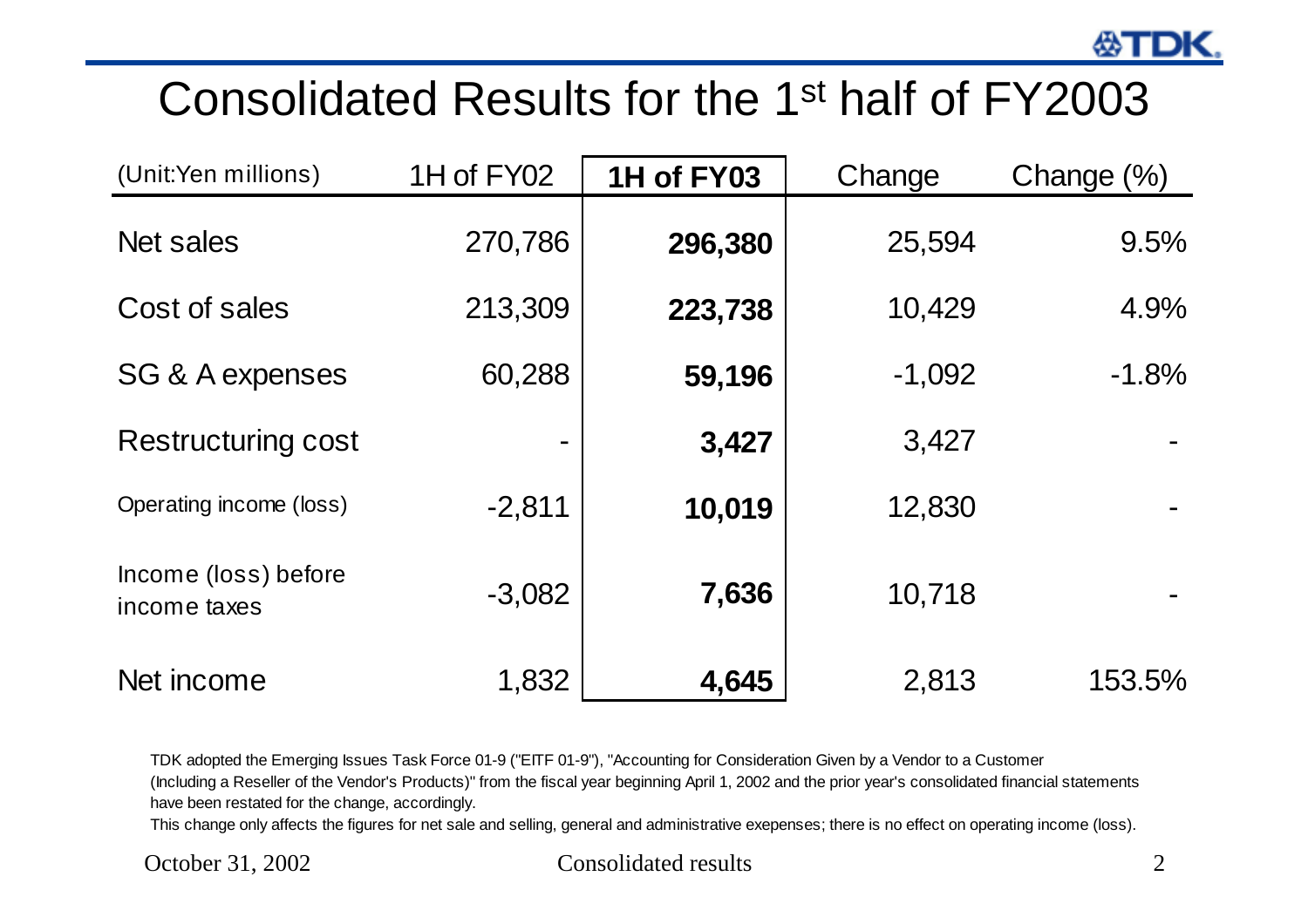## Balance Sheets (Assets)

| (Unit:Yen millions)       |         | Mar. 31, 2002   Sep. 30, 2002 | Change    |
|---------------------------|---------|-------------------------------|-----------|
| <b>Current assets</b>     | 399,206 | 406,300                       | 7,094     |
| Cash and cash equivalents | 125,761 | 147,822                       | 22,061    |
| Net trade receivables     | 142,827 | 137,796                       | $-5,031$  |
| Inventories               | 91,149  | 83,714                        | $-7,435$  |
| Other current assets      | 39,469  | 36,968                        | $-2,501$  |
| <b>Fixed assets</b>       | 350,704 | 321,374                       | $-29,330$ |
| Capital expenditures      | 265,590 | 244,040                       | $-21,550$ |
| <b>Others</b>             | 85,114  | 77,334                        | $-7,780$  |
| <b>Total assets</b>       | 749,910 | 727,674                       | $-22,236$ |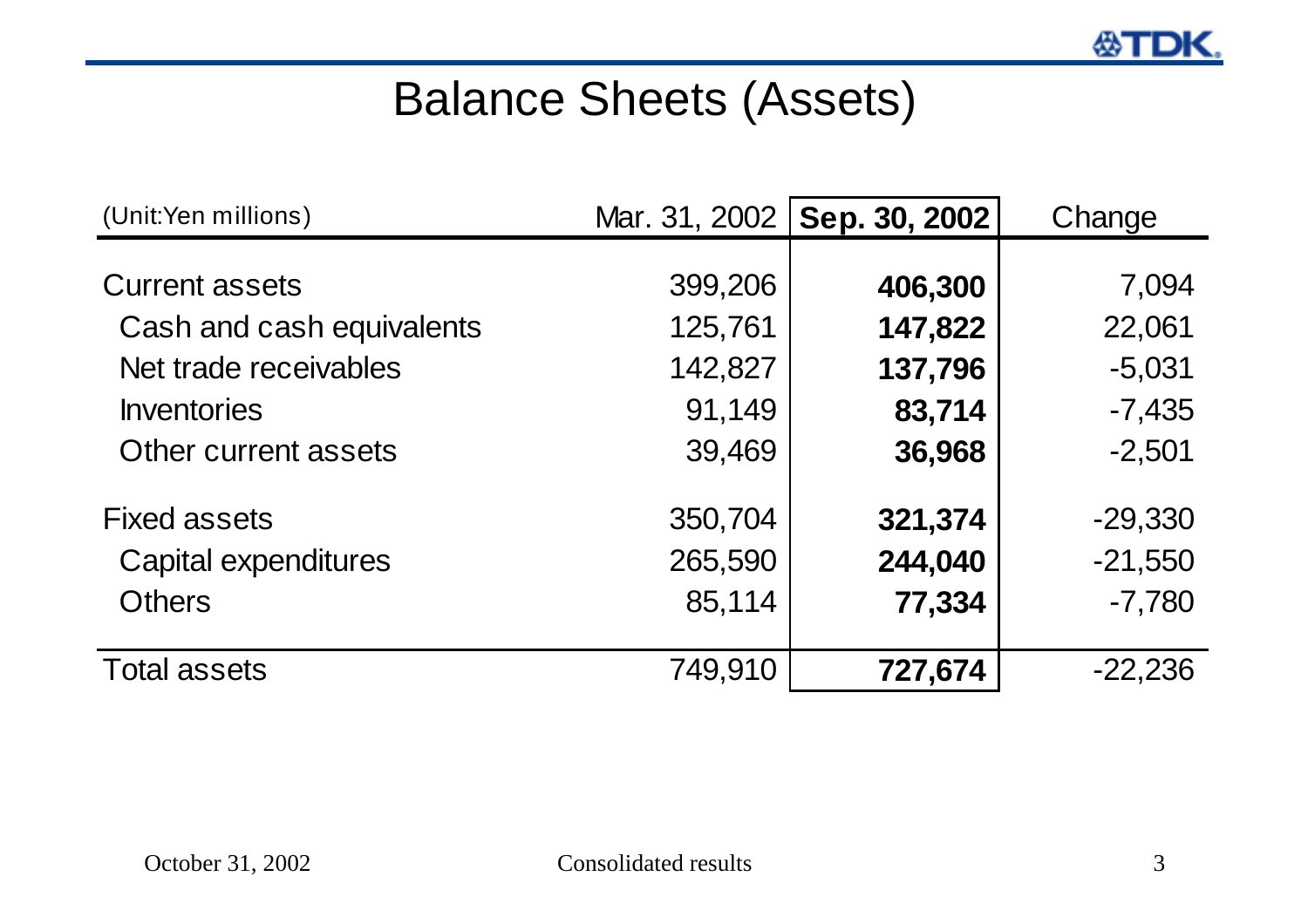# Balance Sheets (Liabilities and stockholders' equity)

| (Unit:Yen millions)                                                                         | Mar. 31, 2002               | Sep. 30, 2002              | Change                          |
|---------------------------------------------------------------------------------------------|-----------------------------|----------------------------|---------------------------------|
| <b>Current liabilities</b><br>Trade payables and others<br><b>Other current liabilities</b> | 110,341<br>81,224<br>29,117 | 99,683<br>86,445<br>13,238 | $-10,658$<br>5,221<br>$-15,879$ |
| <b>Fixed liabilities</b>                                                                    | 51,049                      | 58,971                     | 7,922                           |
| <b>Minority interests</b>                                                                   | 4,593                       | 4,425                      | $-168$                          |
| Total stockholders' equity                                                                  | 583,927                     | 564,595                    | $-19,332$                       |
| <b>Total</b>                                                                                | 749,910                     | 727,674                    | $-22,236$                       |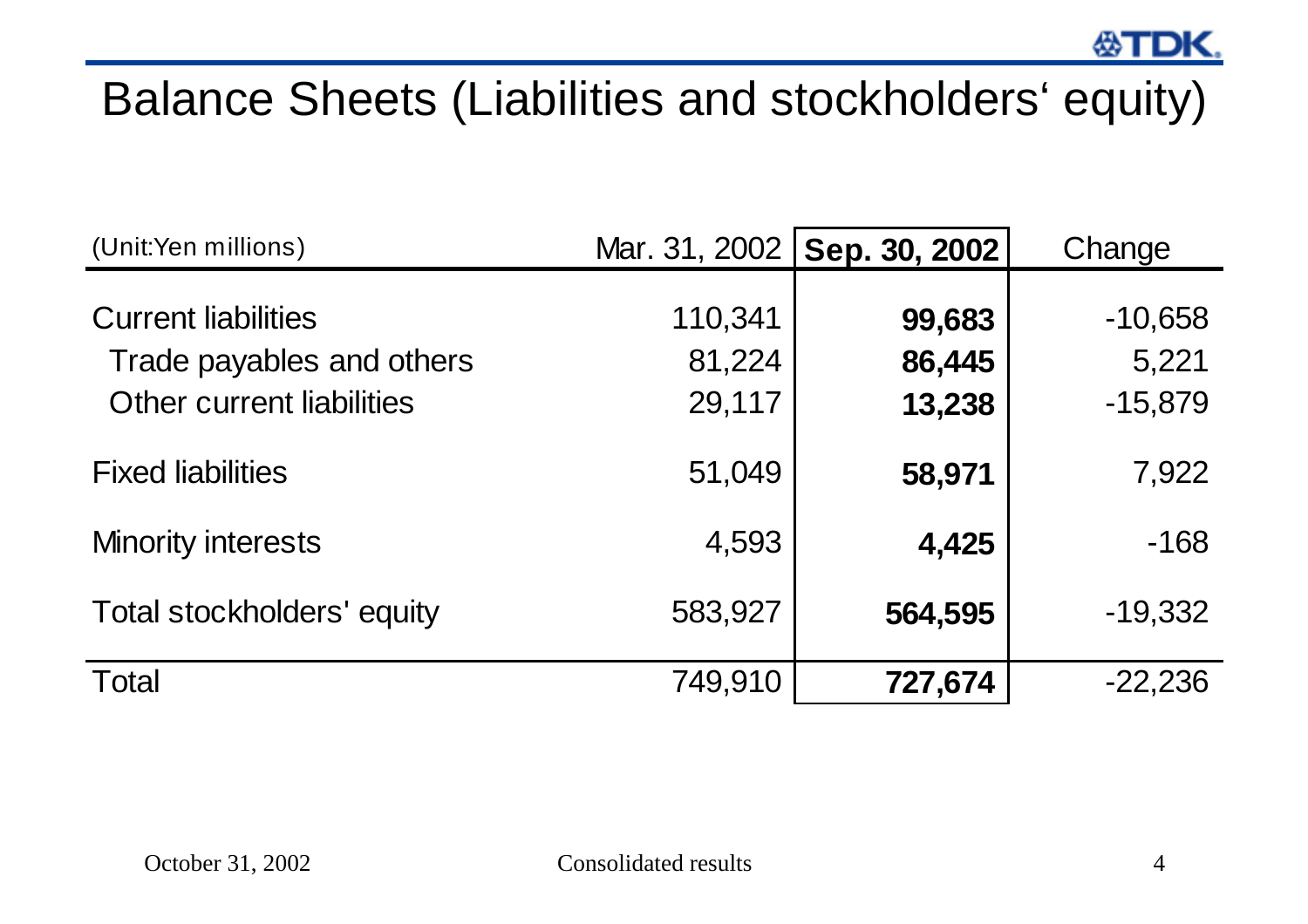### Sales Breakdown

| (Unit:Yen millions)                    | 1H of FY02 | 1H of FY03 | Change   | Change $(\%)$ |
|----------------------------------------|------------|------------|----------|---------------|
| Electronic materials<br>and components | 209,607    | 234,272    | 24,665   | 11.8%         |
| <b>Electronic materials</b>            | 81,367     | 88,918     | 7,551    | 9.3%          |
| Electronic devices                     | 54,264     | 59,293     | 5,029    | 9.3%          |
| Recording devices                      | 64,022     | 78,173     | 14,151   | 22.1%         |
| Semiconductors and<br>others           | 9,954      | 7,888      | $-2,066$ | $-20.8%$      |
| Recording media &<br>systems           | 61,179     | 62,108     | 929      | 1.5%          |
| Total net sales                        | 270,786    | 296,380    | 25,594   | 9.5%          |

TDK adopted the Emerging Issues Task Force 01-9 ("EITF 01-9"), "Accounting for Consideration Given by a Vendor to a Customer (Including a Reseller of the Vendor's Products)" from the fiscal year beginning April 1, 2002 and the prior year's consolidated financial statements have been restated for the change, accordingly.

This change only affects the figures for net sale and selling, general and administrative exepenses; there is no effect on operating income (loss).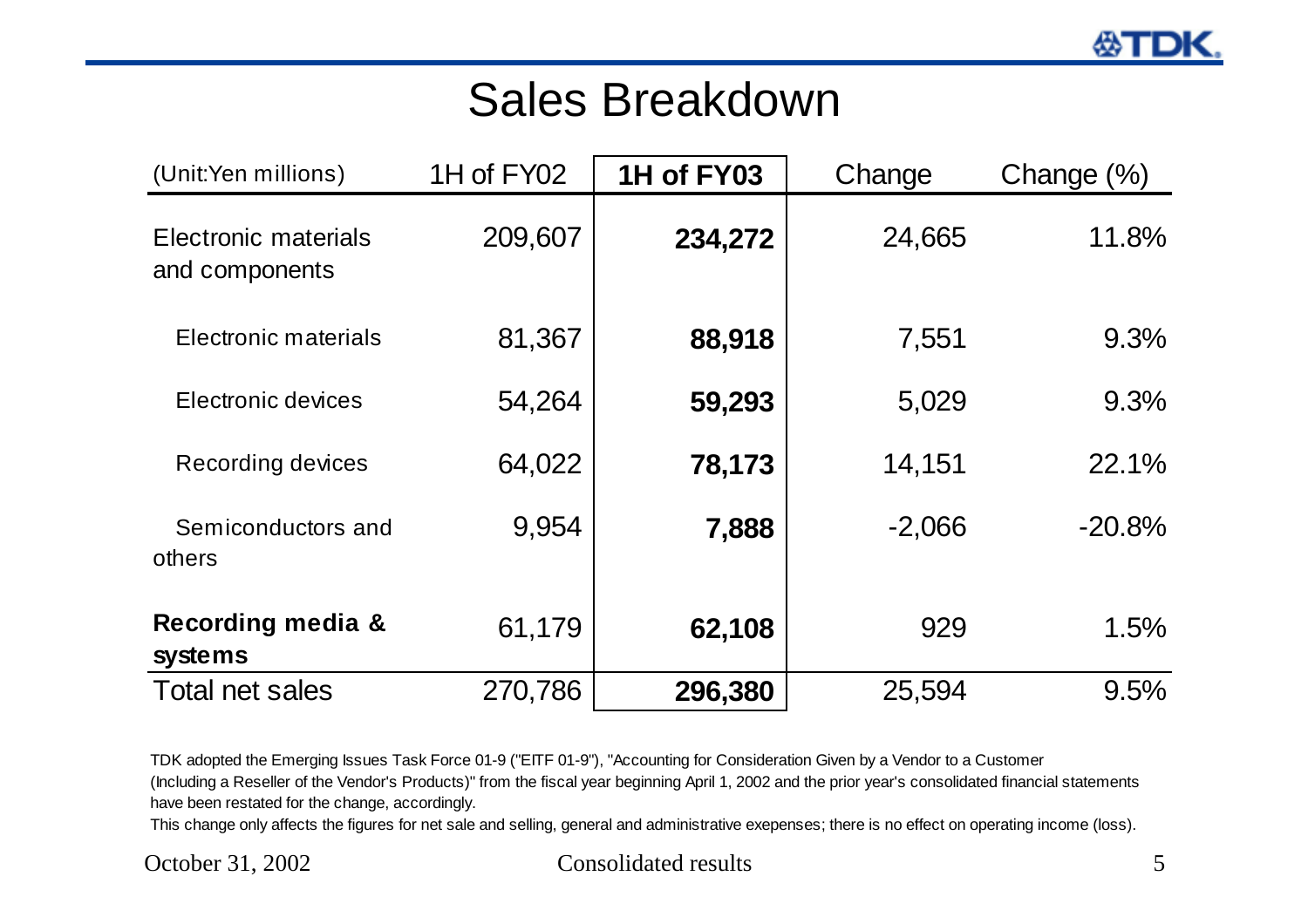

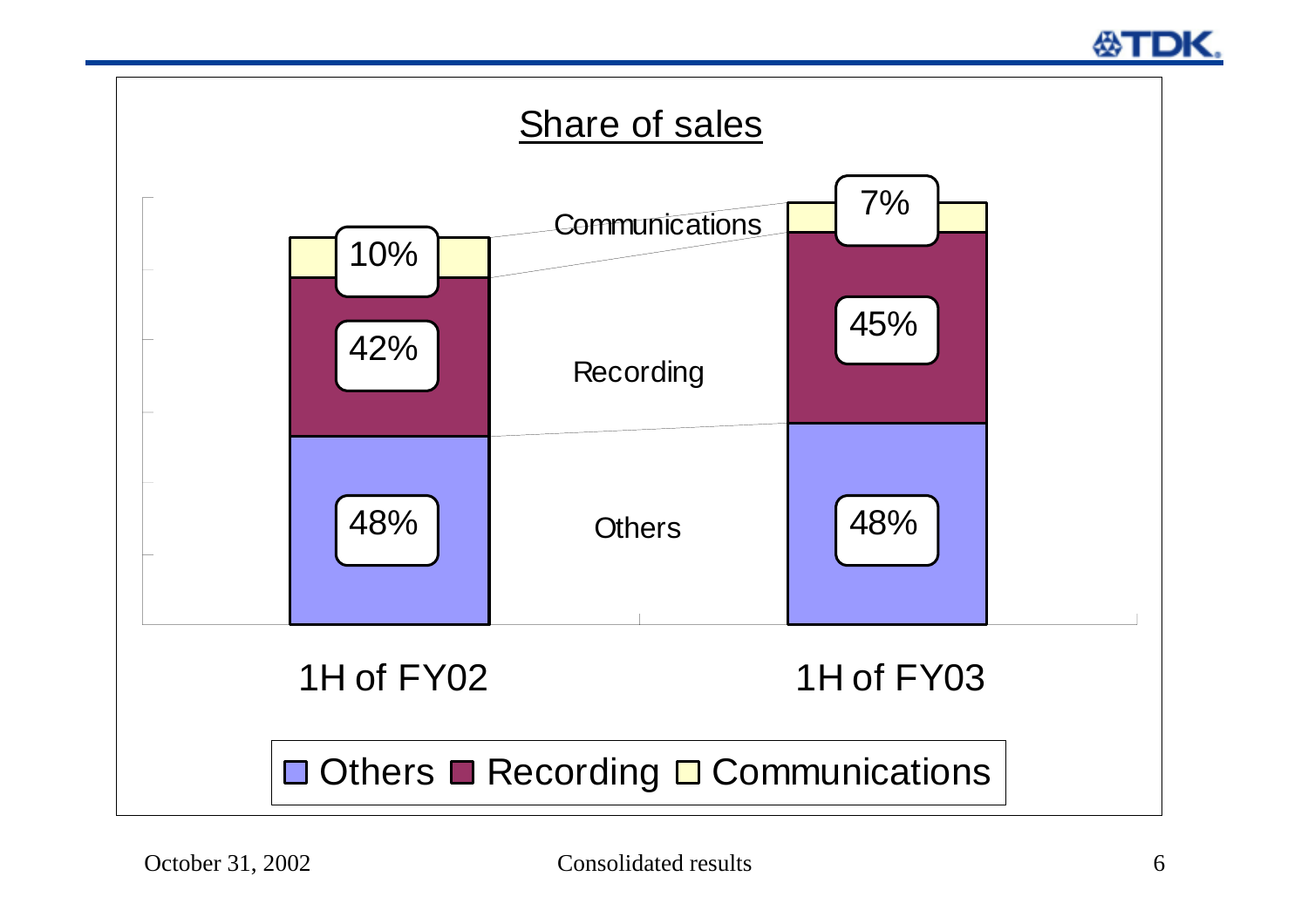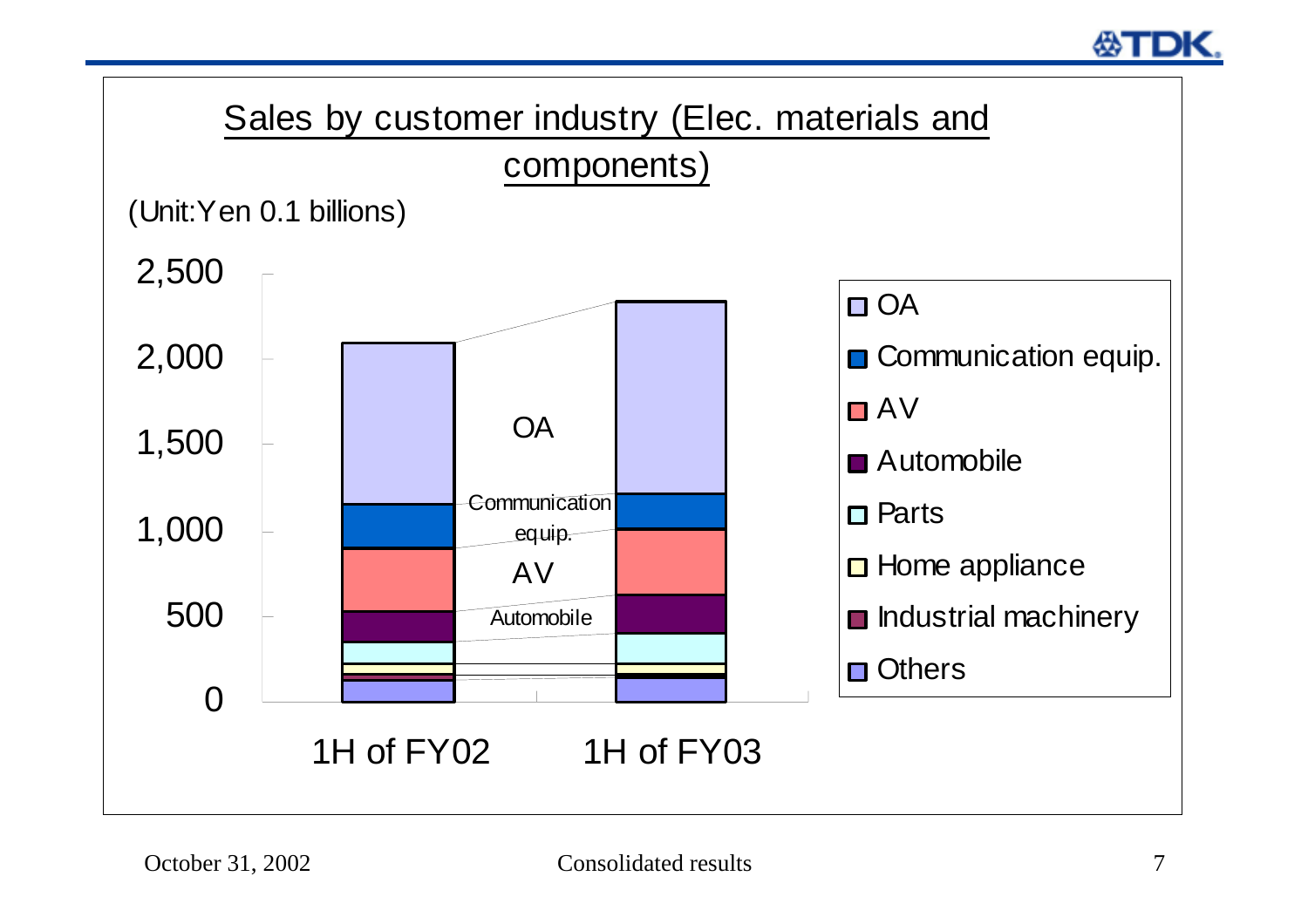## Non-consolidated Results for the 1st half of FY2003

| (Unit:Yen millions)        | 1H of FY02 | 1H of FY03 | Change   | Change $(\%)$ |
|----------------------------|------------|------------|----------|---------------|
| <b>Net sales</b>           | 164,023    | 167,260    | 3,237    | 2.0%          |
| Cost of sales              | 134,770    | 136,194    | 1,424    | 1.1%          |
| <b>SG &amp; A expenses</b> | 29,572     | 27,585     | $-1,987$ | $-6.7\%$      |
| Operating income(loss)     | $-319$     | 3,480      | 3,799    |               |
| <b>Current income</b>      | 13,970     | 6,937      | $-7,033$ | $-50.3%$      |
| Net income                 | 9,752      | 1,056      | $-8,696$ | $-89.2\%$     |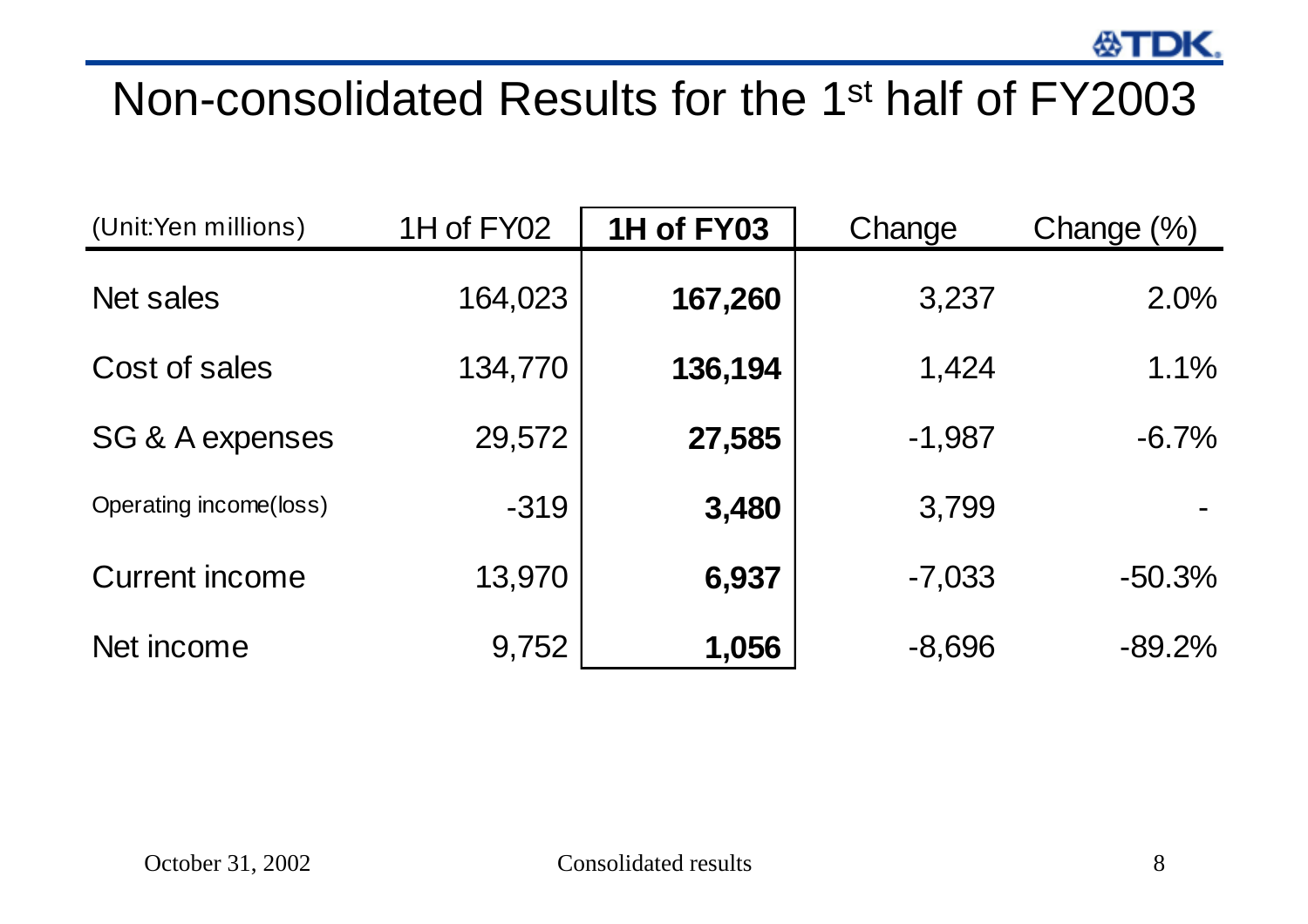# Consolidated Projections for the year ended March 31, 2003

October 31, 2002

| (Unit:Yen millions)              | <b>FY02</b><br>[Results] | <b>FY03</b><br>[Projections] | Change | Change $(\%)$ |
|----------------------------------|--------------------------|------------------------------|--------|---------------|
| Net sales                        | 570,511                  | 585,000                      | 14,489 | 2.5%          |
| Operating income(loss)           | $-43,722$                | 20,000                       | 63,722 |               |
| Income(loss) before income taxes | $-43,697$                | 18,300                       | 61,997 |               |
| Net income(loss)                 | $-25,771$                | 13,000                       | 38,771 |               |
| Exchage rate (U.S.\$=Yen)        | 125                      | 122                          |        |               |

The exchange rate is the average rate for the full fiscal year.

As of October 31, 2002, the average yen-U.S. dollar exchange rate for the second half of fiscal 2003 is estimated at Yen120.

TDK adopted the Emerging Issues Task Force 01-9 ("EITF 01-9"), "Accounting for Consideration Given by a Vendor to a Customer (Including a Reseller of the Vendor's Products)" from the fiscal year beginning April 1, 2002 and the prior year's consolidated financial statements have been restated for the change, accordingly.

This change only affects the figures for net sale and selling, general and administrative exepenses; there is no effect on operating income (loss).

#### October 31, 2002 Consolidated results 9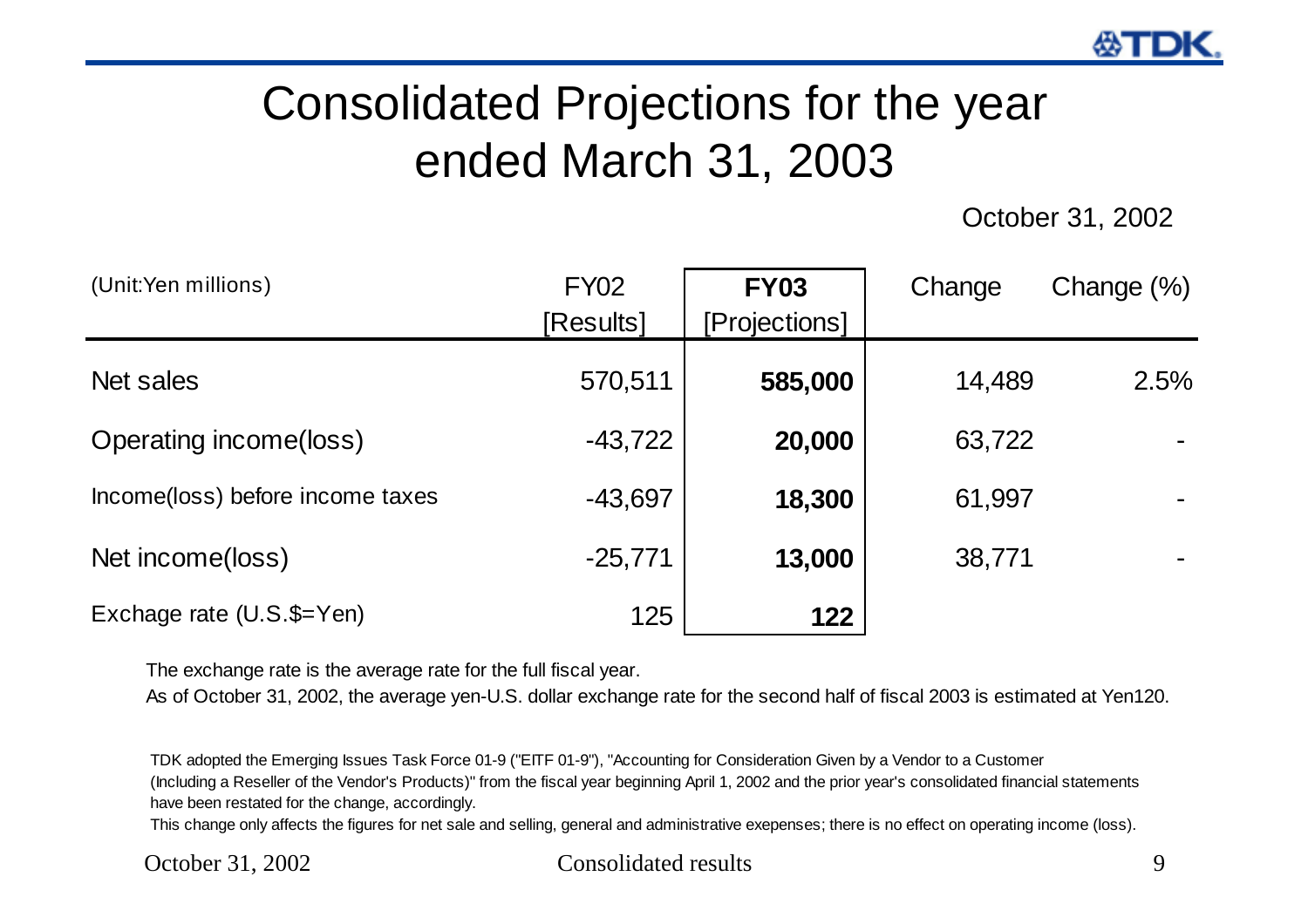# Non-consolidated Projections for the year ended March 31, 2003

October 31, 2002

| (Unit:Yen millions)                 | <b>FY02</b><br>[Results] | <b>FY03</b><br>[Projections] | Change   | Change $(\%)$ |
|-------------------------------------|--------------------------|------------------------------|----------|---------------|
| Net sales                           | 317,811                  | 320,000                      | 2,189    | 0.7%          |
| Operating income(loss)              | $-8,507$                 | 1,800                        | 10,307   |               |
| <b>Current income</b>               | 7,580                    | 6,300                        | $-1,280$ | $-16.9\%$     |
| Income(loss) before<br>income taxes | $-8,772$                 | 500                          | 9,272    |               |
| Net income(loss)                    | $-3,794$                 | 300                          | 4,094    |               |